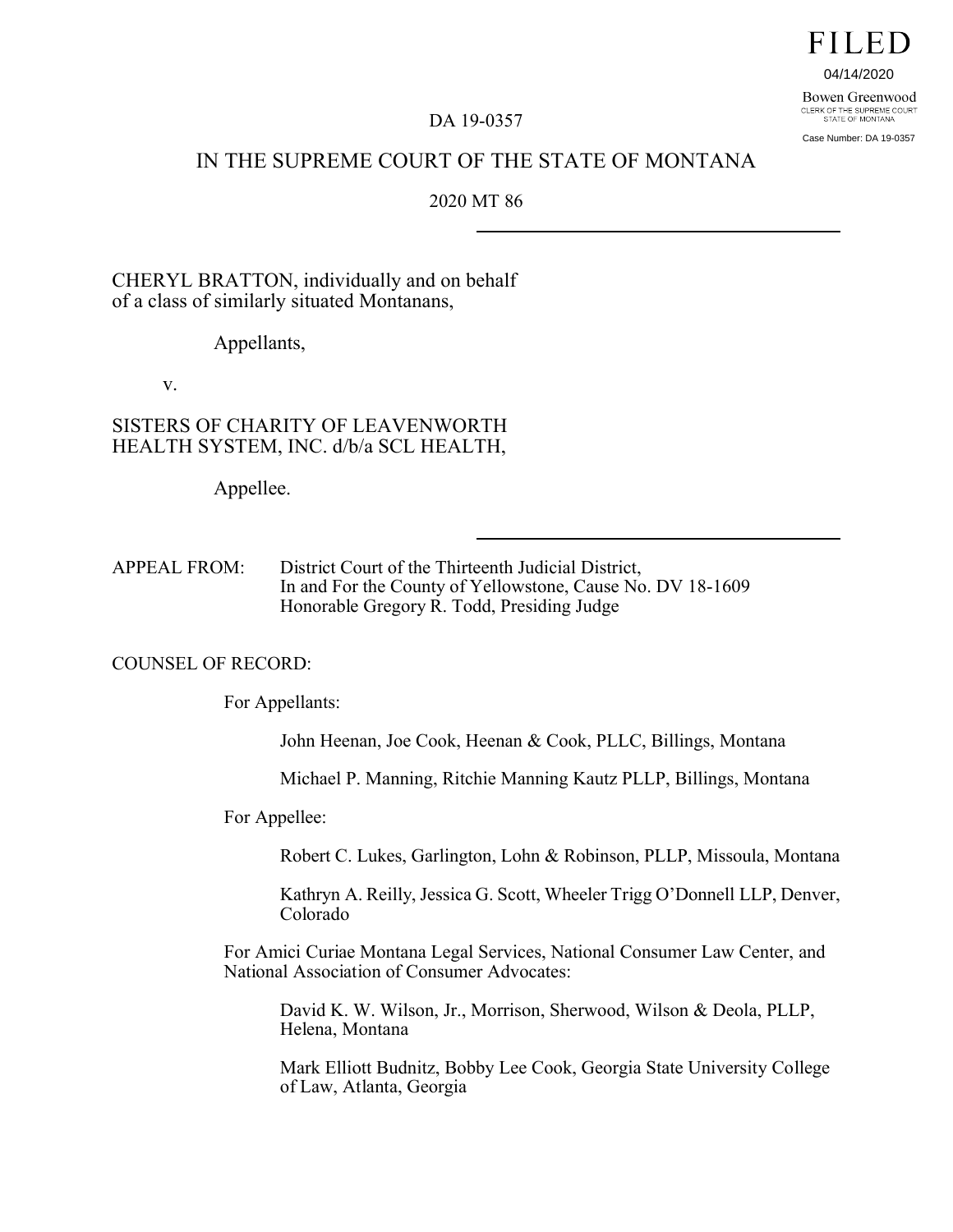For Amici Montana Bankers Association, American Bankers Association, and Consumer Bankers Association

Kenneth K. Lay, Crowley Fleck, PLLP, Helena, Montana

Submitted on Briefs: February 19, 2020

Decided: April 14, 2020

Filed:

 $\sqrt{2}$ Clerk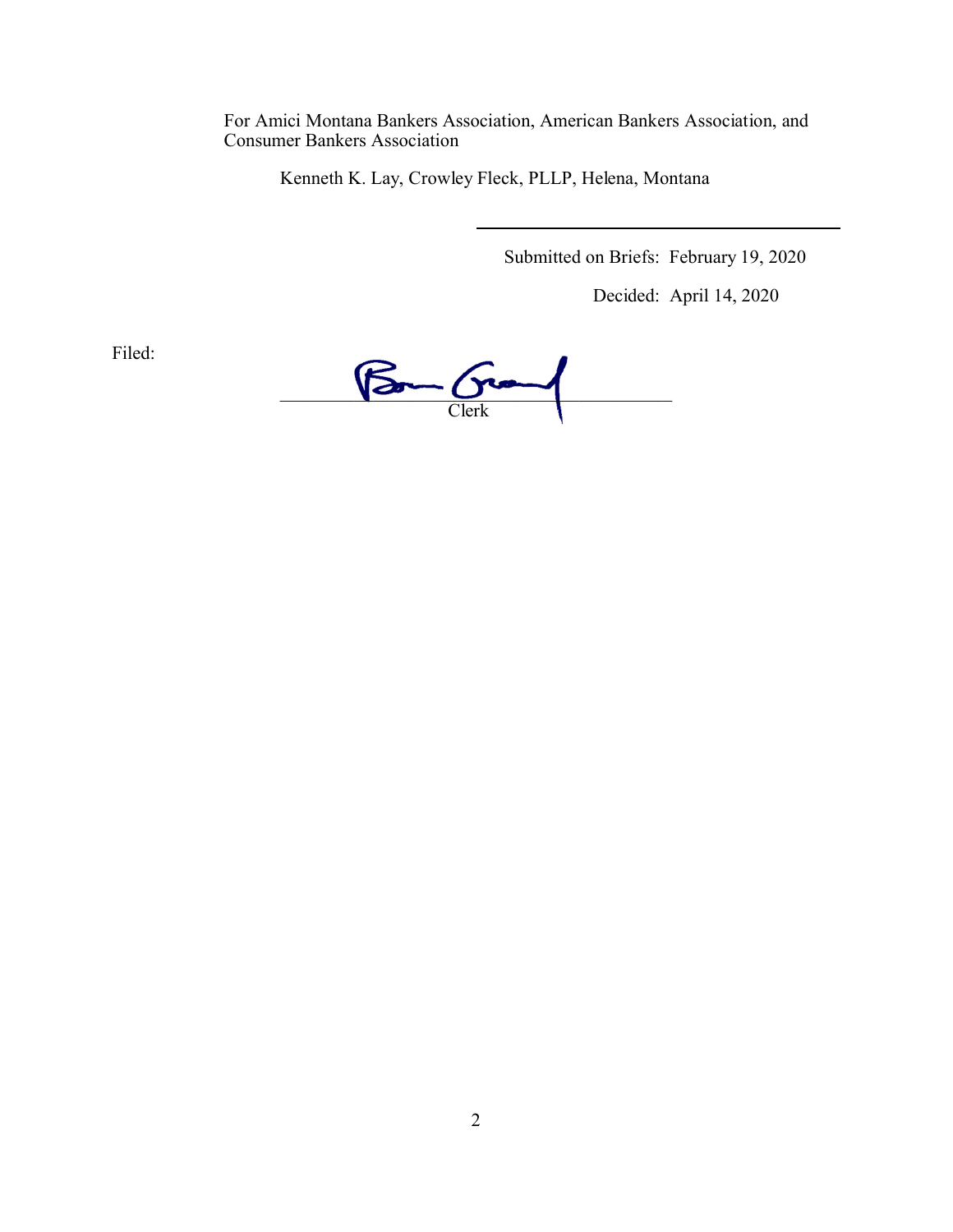Justice Jim Rice delivered the Opinion of the Court.

¶1 Cheryl Bratton (Bratton) appeals an order granting summary judgment in favor of Defendant Sisters of Charity of Leavenworth Health System, Inc. (SCL Health or SCL) on her claims, entered by the Thirteenth Judicial District Court, Yellowstone County. We affirm, and restate the issues as follows:

- *1. Did the District Court err by granting SCL Health's motion for summary judgment on Bratton's request for declaratory judgment that SCL violated § 28-1-1002, MCA?*
- 2. *Did the District Court err by granting SCL Health's motion for summary judgment on Bratton's request for a constructive trust based on unjust enrichment?*
- *3. Did the District Court err by granting SCL Health's motion for summary judgment on Bratton's Montana Consumer Protection Act claim?*
- *4. Did the District Court err by granting SCL Health's motion for summary judgment on Bratton's "money had and received" claim?*

## **FACTUAL AND PROCEDURAL BACKGROUND**

¶2 In January of 2015, SCL Health began issuing refunds to its patients, for such reasons as overpayment on an account, in the form of prepaid MasterCard debit cards issued through Bank of America (the Patient Refund Card Program or Program). Prior to initiation of the Program, SCL had effectuated patient refunds via bank drafts or checks issued through its internal billing department. This internal process cost SCL approximately \$5.00 per check, and involved delay in the issuance of refund checks to patients. SCL implemented the Program to reduce costs, as the cost of issuing prepaid debit cards was approximately \$3.50 each, and to provide patients with more timely access to their refunds.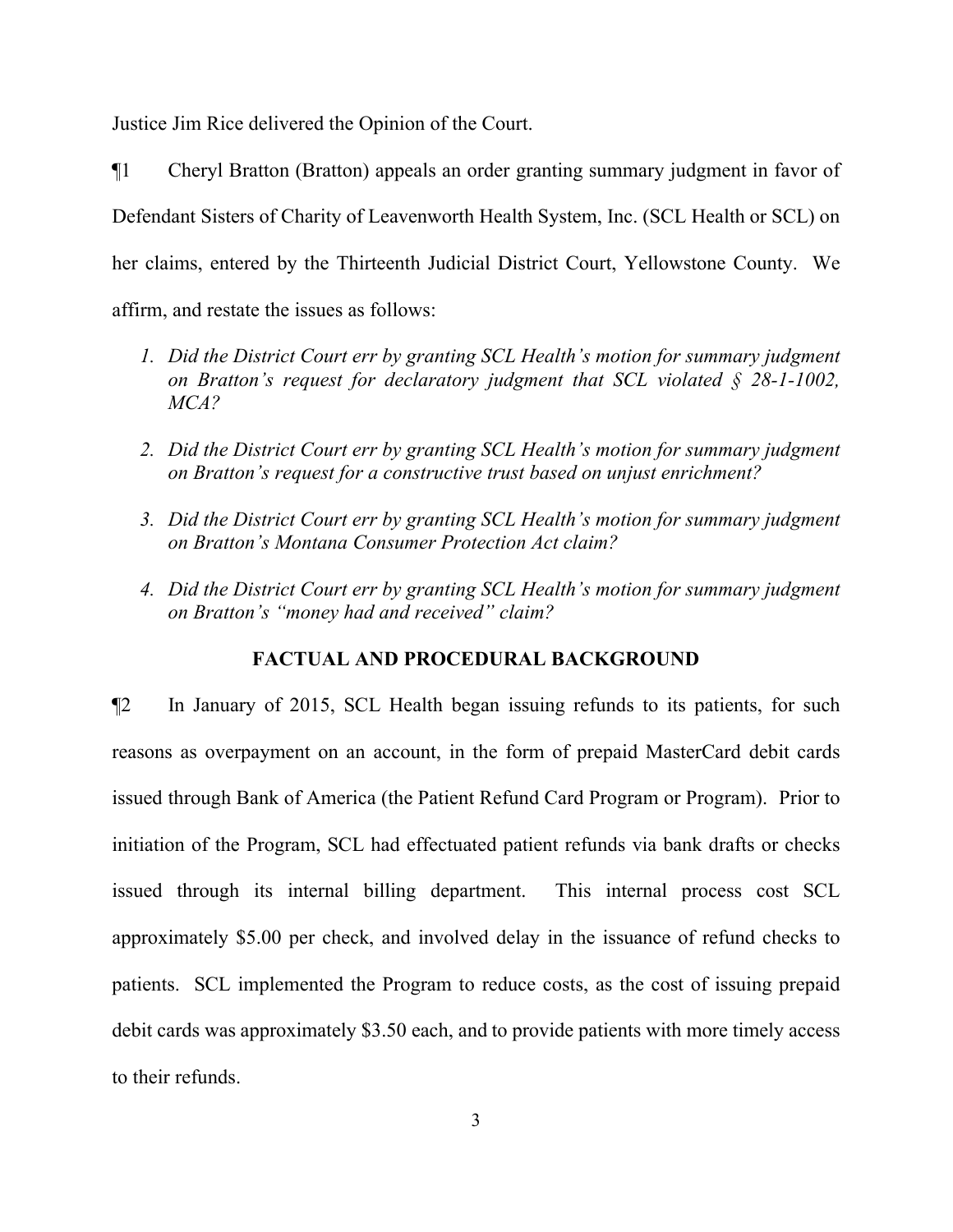¶3 Bratton received services at a SCL Health facility in 2018, and after Bratton's primary health insurer provided payment for those services, SCL billed Bratton for the remaining cost, which Bratton paid. Subsequently, Bratton's secondary insurer also paid the remaining cost. Thus, SCL Health had been overpaid, and owed Bratton a refund in the amount of \$12.75, for which it initiated issuance to Bratton of a Patient Refund Card from Bank of America in that amount, in June of 2018. In December of 2018, under similar circumstances, SCL Health had a second Patient Refund Card issued to Bratton, in the amount of \$15, bringing the total amount refunded to Bratton through the Program to \$27.75.

¶4 Under the Patient Refund Card Program, when a patient is owed a refund, SCL Health transmits the amount, name, and contact information of the patient to Bank of America. Bank of America removes the amount due to the patient from SCL Health's depository account, creates and loads a prepaid debit card, and sends the card to the patient. For fourteen days after the money has been debited from SCL's account, SCL may request that the money be returned to its account and the card unloaded. After fourteen days have passed, SCL can no longer reverse the card transaction.

¶5 Along with the card, Bank of America also sends a short letter, or card carrier, bearing SCL Health's logo to the patient.<sup>[1](#page-3-0)</sup> The letter explains that, upon activating the card, the patient may access her funds in a number of ways without incurring any fee: the

<span id="page-3-0"></span><sup>&</sup>lt;sup>1</sup> It appears from the record that there was an approximately six-month period in which SCL's patients did not receive a letter with the refund cards, but Bratton received letters with her refund cards.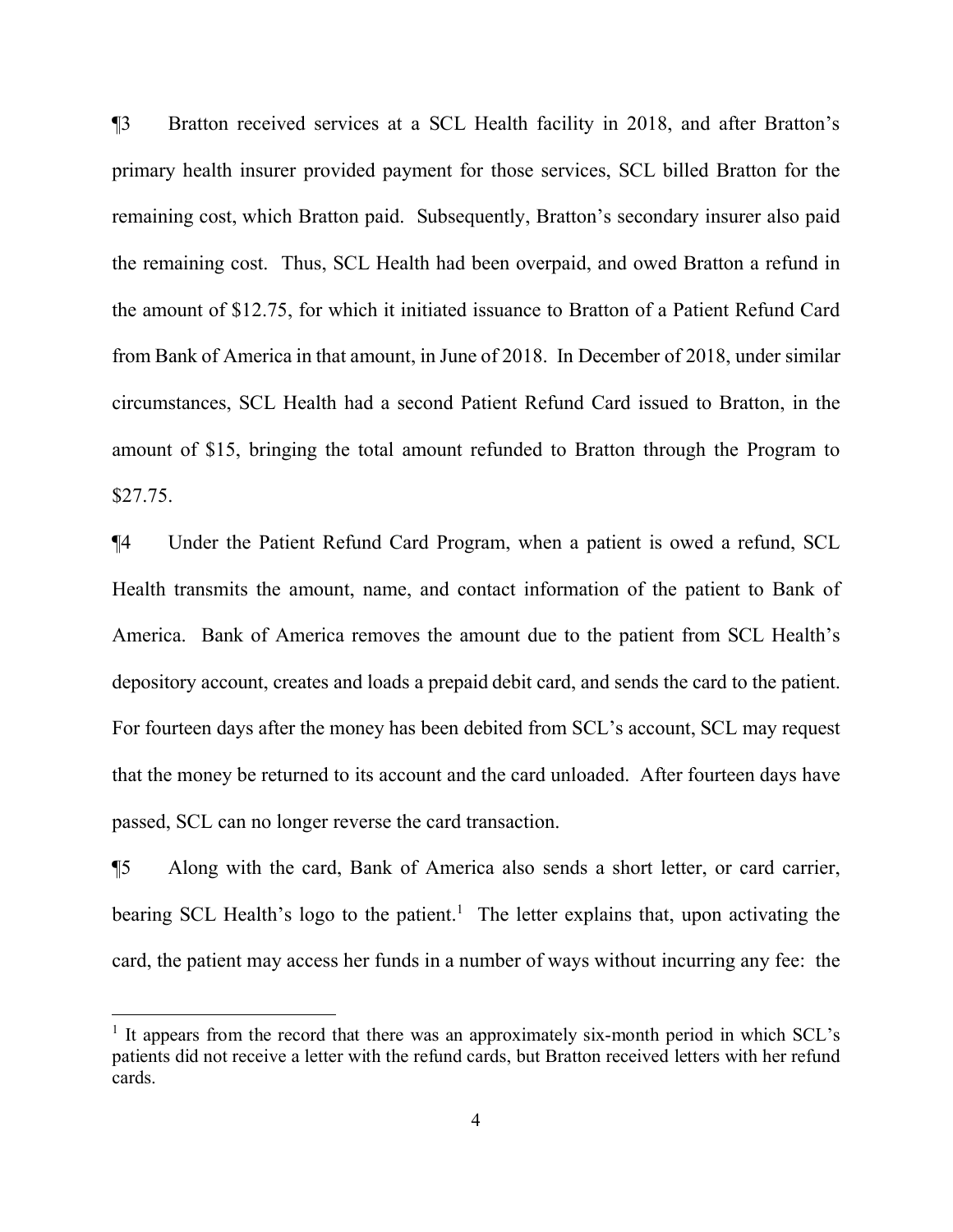patient may use the card as payment at any vendor who accepts MasterCard; may take the card to any bank that accepts MasterCard and ask for the card to be exchanged for cash; or, may withdraw the money on the card at any Allpoint ATM, including 94 locations in Montana. To activate the card, the patient need only call the Bank of America number provided in the letter and enter the last four digits of their phone number. Although, by activating the card, the patient agrees to Bank of America's terms of service for the card, the patient is not required to open an account with Bank of America.

¶6 The letter provides customer service telephone numbers for both SCL Health and Bank of America. At any time a balance remains on the card, if the patient wishes to receive a check instead of using the card, she may request a check. Although checks may be issued even after the card is activated, a patient does not need to activate the card to request a check. In Montana, as of February 6, 2019, 194 checks were requested via this method and sent to patients for SCL Health refunds. The checks are issued without charge. ¶7 Neither SCL nor Bank of America retain unused funds associated with the Program. The Patient Refund Cards have a three-year expiration date and, after the card expires, the Patient's money remains in the account until the balance becomes eligible for escheatment to the State of Montana after five years, in accordance with Montana's unclaimed property statute. *See* § 70-9-803, MCA.

¶8 Bratton did not incur any fees associated with either of the refund cards she was issued. Bratton's husband activated the first refund card, but the card was not used. Bratton did not activate the second card, request issuance of checks for the cards, use the cards to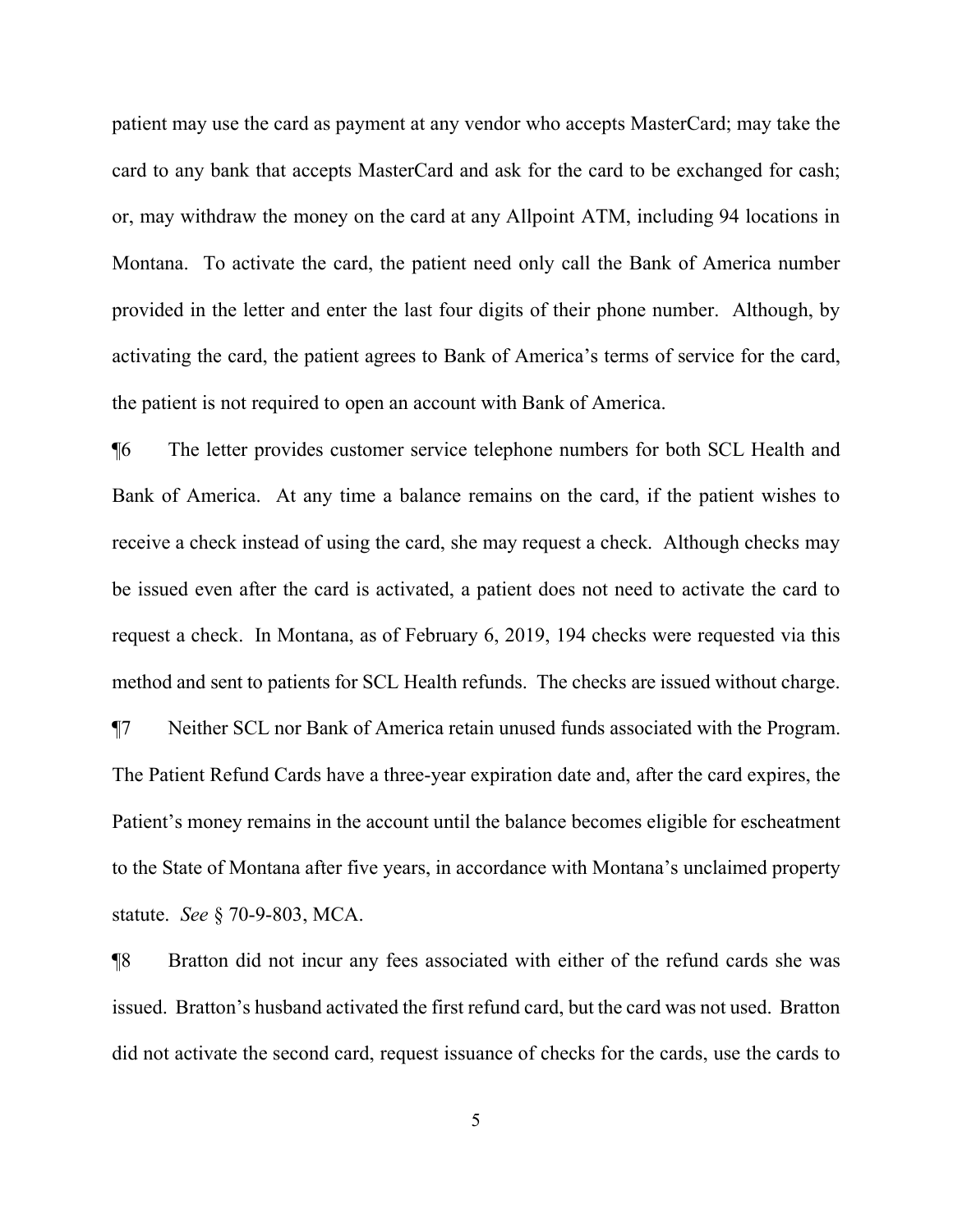pay for goods, withdraw the money from the cards at an ATM, or exchange the cards for cash at a bank.

¶9 In October of 2018, Bratton brought this suit against SCL Health, alleging constructive trust, conversion, unjust enrichment, violation of the Montana Consumer Protection Act (MCPA), money had and received, and declaratory judgment and injunctive relief.<sup>[2](#page-5-0)</sup> During her deposition in this case, Bratton made her first request to SCL that the cards be cancelled, and that checks be issued for her refunds. Pursuant to this request, SCL asked Bank of America to issue checks to Bratton for her total refunds, which Bank of America did.

¶10 The parties filed cross motions for summary judgment, and after hearing, the District Court issued an order granting SCL Health's motions for summary judgment and denying Bratton's cross motion for summary judgment. Bratton appeals the dismissal of her claims for declaratory judgment, unjust enrichment and constructive trust, money had and received, and unfair trade practices under the (MCPA). She does not appeal the dismissal of her conversion claim.[3](#page-5-1)

<span id="page-5-0"></span><sup>2</sup> Bratton also asserted a putative class action in her complaint and, on April 29, 2019, filed a motion for class certification. However, the motion was withdrawn pursuant to stipulation of the parties on June 16, 2019. The issue of class certification is not before the Court in this appeal, and therefore, our holding here is confined to Bratton's case.

<span id="page-5-1"></span><sup>&</sup>lt;sup>3</sup> The Court granted leave for submission of two amicus briefs in this appeal, one on behalf of the Montana Bankers Association, American Bankers Association, and Consumer Bankers Association (the Banker Amici); and one on behalf of Montana Legal Services, the National Consumer Law Center, and National Association of Consumer Advocates (the Consumer Law Amici). The Court expresses its appreciation to the assistance provided by Amici.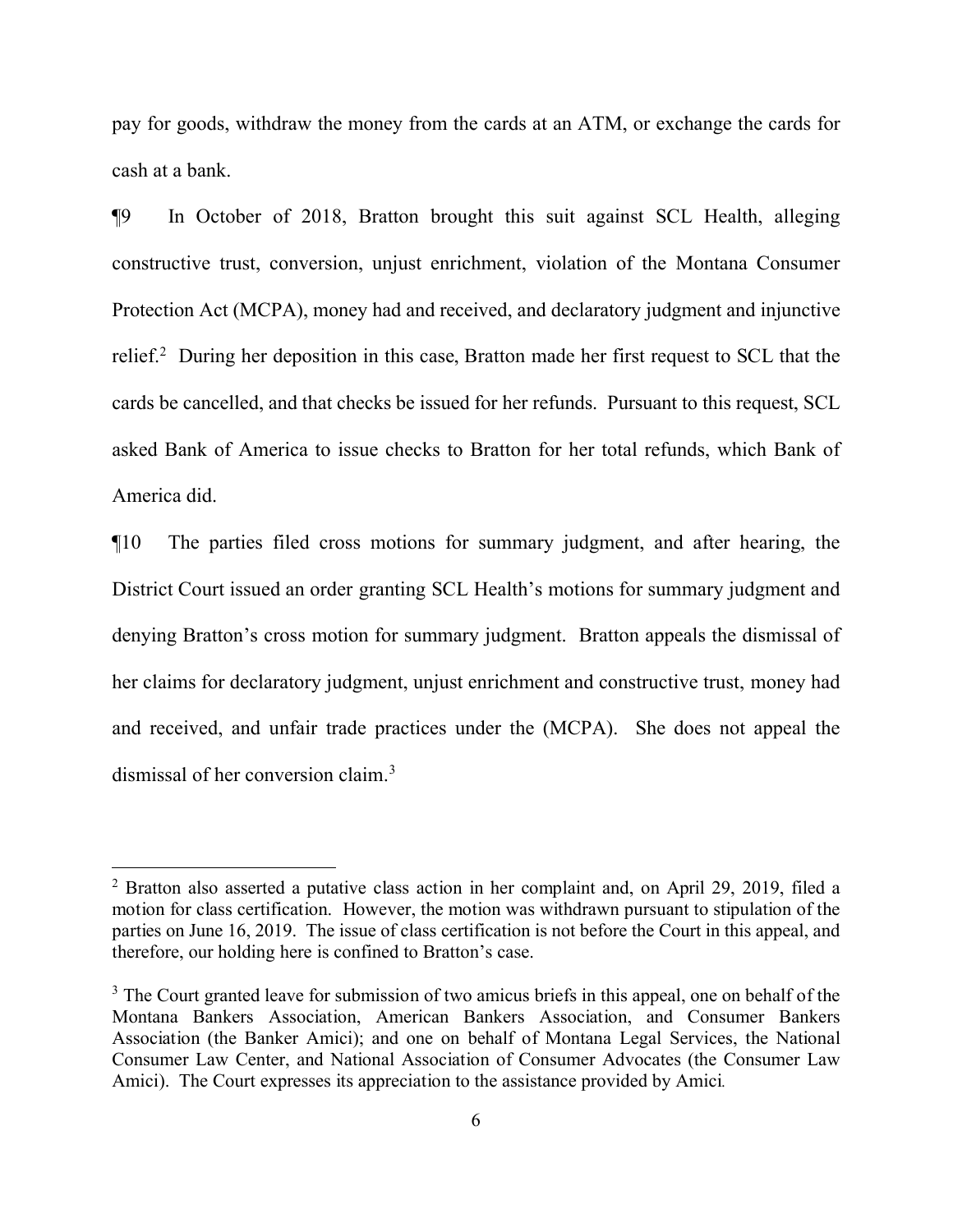#### **STANDARD OF REVIEW**

¶11 This Court reviews a district court's grant of summary judgment de novo, using the same criteria as the district court. *Graham-Rogers v. Wells Fargo Bank*, N.A., 2019 MT 226, ¶ 12, 397 Mont. 262, 449 P.3d 798 (citations omitted). Therefore, "[s]ummary judgment is proper when no genuine issues of material fact exist and the moving party is entitled to judgment as a matter of law." *Sprunk v. First Bank Sys.*, 252 Mont. 463, 465, 830 P.2d 103, 104 (1992) (citing M. R. Civ. P. 56(c)). It is the moving party's initial burden to establish that no genuine issues of material fact exist. Once the moving party has done so, the burden then shifts to the non-moving party to establish the existence of a genuine issue of material fact. *Sprunk*, 252 Mont. at 465-66, 830 P.2d at 104. In doing so, the party opposing summary judgment "'must set forth specific facts and cannot rely on speculative, fanciful, or conclusory statements.'" *Sprunk*, 252 Mont. at 466-67, 830 P.2d at 105 (quoting *Simmons v. Jenkins*, 230 Mont. 429, 432, 750 P.2d 1067, 1069 (1988)).

#### **DISCUSSION**

¶12 *1. Did the District Court err by granting SCL Health's motion for summary judgment based on Bratton's request for a declaratory judgment that SCL violated § 28-1- 1002, MCA?*

¶13 Bratton asserts the District Court erred by denying her declaratory claim that SCL Health's use of the Patient Refund Card Program violated § 28-1-1002, MCA. She argues SCL Health, by the Program, transferred to Bank of America its obligation to pay debt owed to her. SCL answers that use of the Program does not violate the statute because it does not transfer or otherwise discharge SCL Health's obligation to pay Bratton. Rather,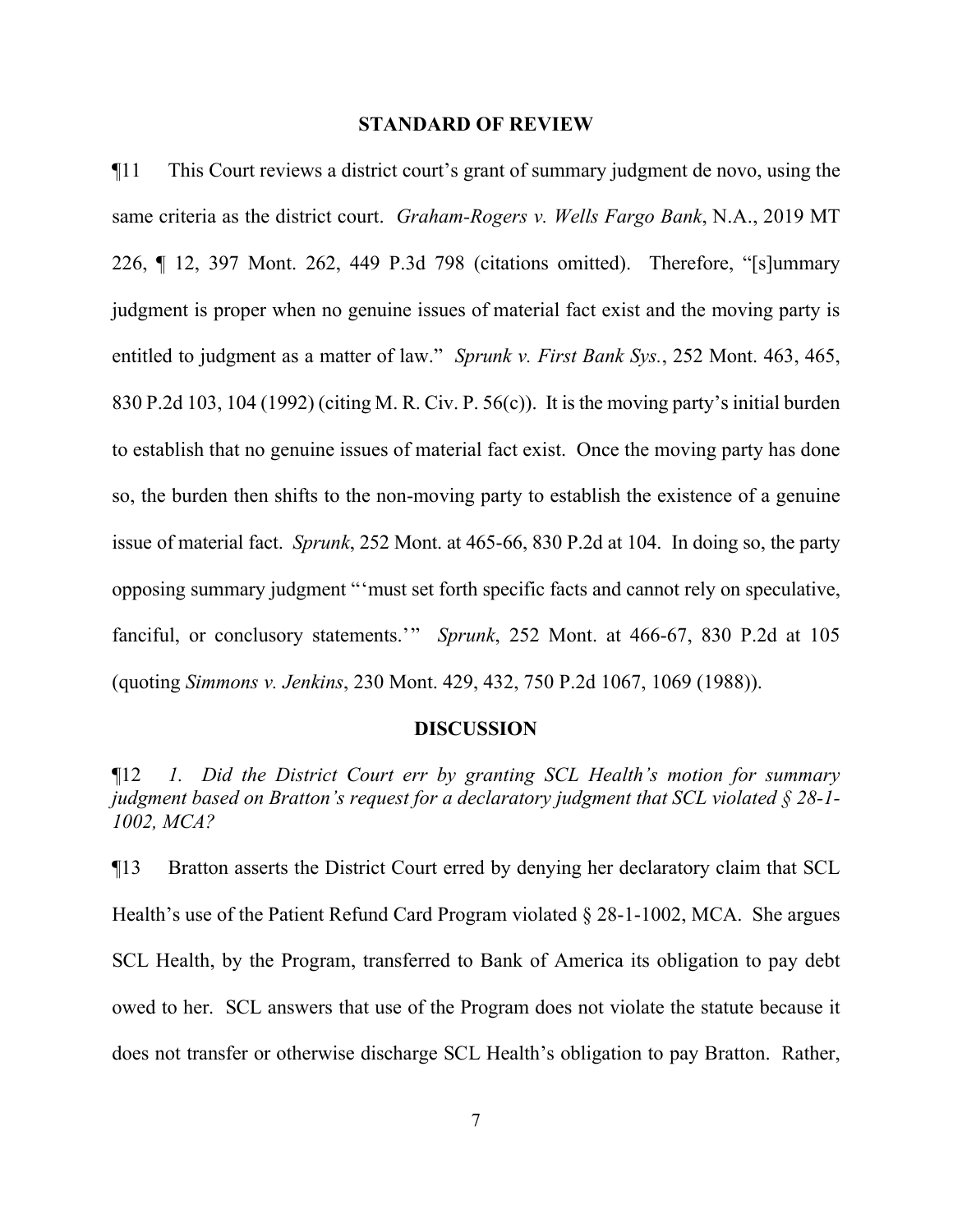the Program is simply a financial mechanism by which SCL fulfilled its obligation to Bratton.<sup>[4](#page-7-0)</sup>

¶14 Section 28-1-1002, MCA, part of the Field Code, provides, "[t]he burden of an obligation may be transferred with the consent of the party entitled to the benefits, but not otherwise[.]" When interpreting a statute, this Court looks first to the statute's plain language. *City of Missoula v. Fox*, 2019 MT 250, ¶ 18, 397 Mont. 388, 450 P.3d 898 (citations omitted). "We construe a statute by reading and interpreting the statute as a whole, without isolating specific terms from the context in which they are used by the legislature." *Fox*, ¶ 18 (quoting *Mont. Sports Shooting Ass'n v. State*, 2008 MT 190, ¶ 11, 344 Mont. 1, 185 P.3d 1003) (internal quotations omitted). "Statutory construction should not lead to absurd results if a reasonable interpretation can avoid it." *Mont. Sports Shooting Ass'n*, ¶ 11.

¶15 There is no demonstrated issue of material fact regarding application of the statute to SCL's actions. Under the statute's plain language, the "burden" at issue here is the money obligation SCL owed to Bratton. Although Bratton correctly notes that SCL used Bank of America to distribute refund payments to her, the undisputed facts in the record demonstrate that SCL Health did not transfer its obligation, or "burden" of owing money,

<span id="page-7-0"></span><sup>&</sup>lt;sup>4</sup> SCL also argues Bratton did not raise a statutory violation before the District Court and, therefore, the issue is improperly raised on appeal. However, although Bratton did not frame her declaratory judgment claim in the District Court as primarily based upon the statute, the record reveals the statute was a part of her declaratory judgment argument before the District Court, and that SCL had opportunity to address to the argument below. Therefore, we conclude Bratton properly preserved this issue for appeal.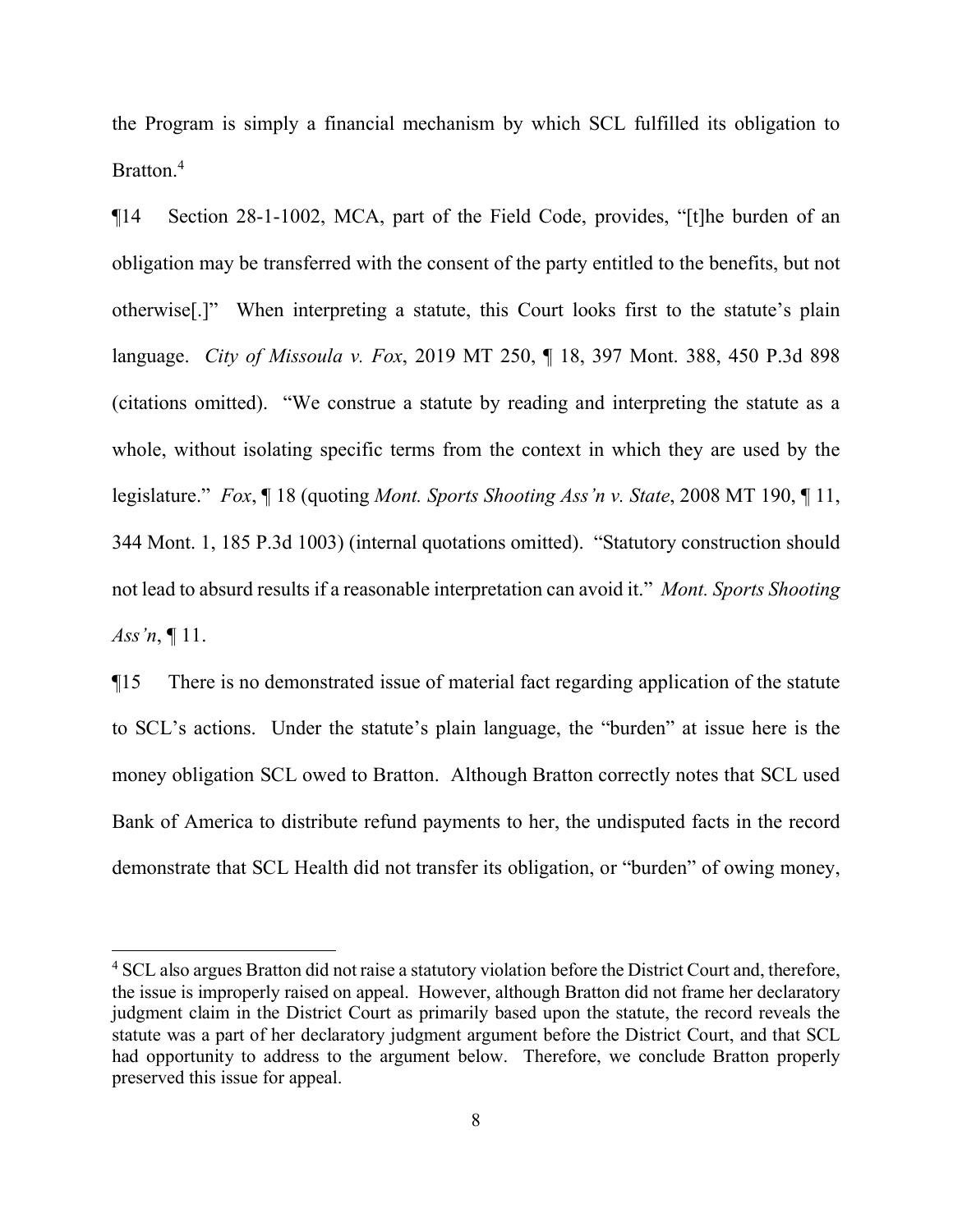to Bank of America. The refund money received by Bratton was debited from SCL Health's bank account, establishing that the payment came from SCL's funds, not Bank of America's. Consistent therewith, the record demonstrates a continuous acknowledgment by SCL Health throughout the process that it remained liable for refunds due Bratton, despite its use of Bank of America to distribute the refunds. Bratton brought this lawsuit against SCL Health, not Bank of America, and SCL never disclaimed liability by asserting Bank of America was the cause of any injuries suffered by Bratton. Although Bratton contends the positions taken by SCL in this litigation incorporate "the notion that SCL Health is not liable for paying Bratton's refund[,]" the record here is otherwise, establishing no attempt by SCL to assert any transfer of the burden of its obligation to Bank of America in violation of the statute.

**The Restatement (Second) of Contracts**  $\S$  **318(1), helps to illustrate the distinction** between actions prohibited by § 28-1-1002, MCA, and SCL's actions here. The Restatement explains that, "[a]n obligor can properly delegate *the performance of* his duty to another unless the delegation is contrary to public policy or the terms of his promise." (Emphasis added.) This highlights the difference between delegating one's *duty* and delegating one's *performance* of a duty. Here, SCL fulfilled its duty by transferring its own funds to pay its obligation to Bratton, while delegating the performance of this duty—the actual delivery of the money to Bratton—to Bank of America. The statute's plain language does not prohibit, without consent, a transfer of the performance of an obligation; rather, it is the "burden of [the] obligation" itself that may not be transferred without consent.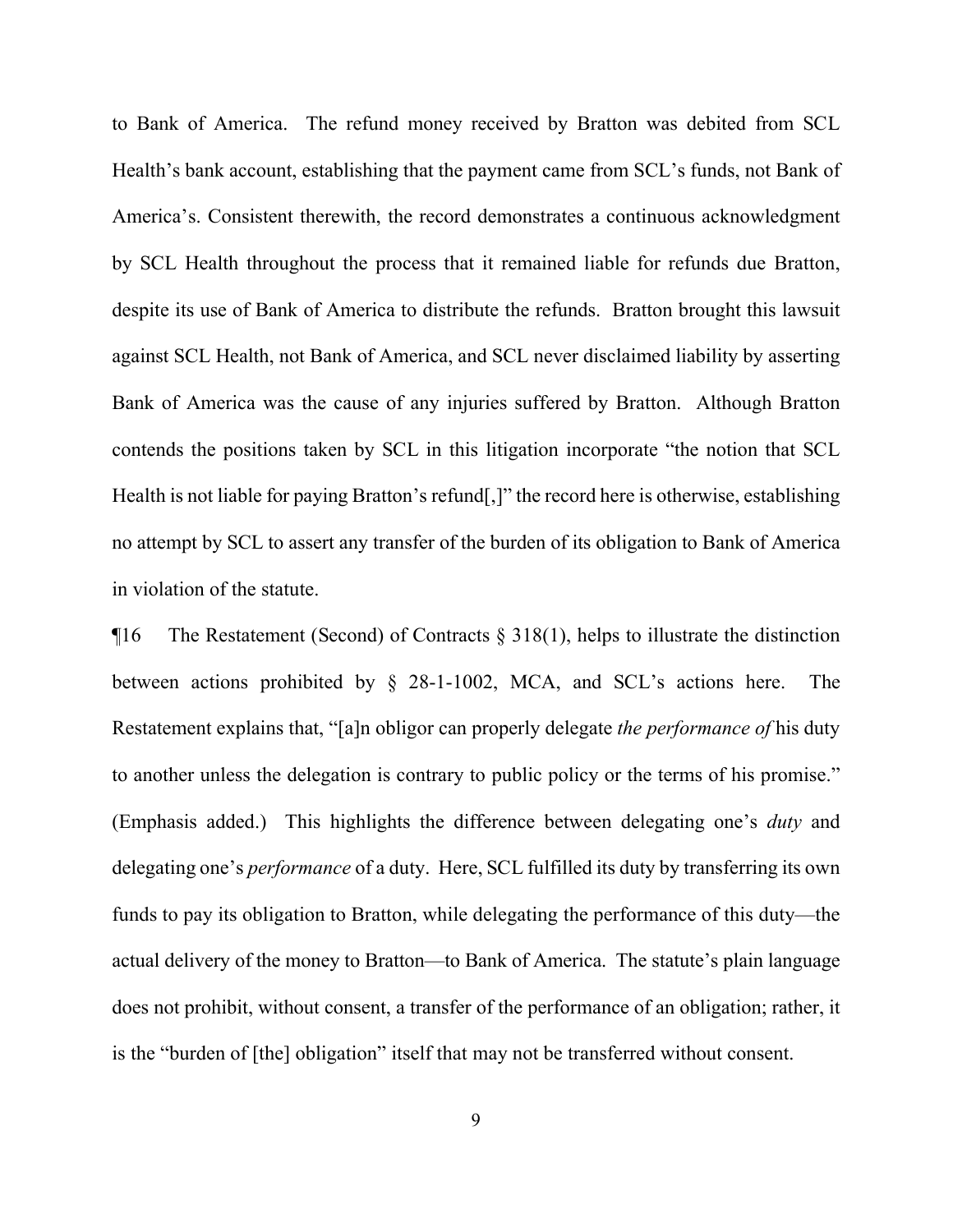¶17 The Restatement offers further guidance for the situation here, providing "where payment or offer of payment of money is made a condition of an obligor's duty, payment or offer of payment *in any manner current in the ordinary course of business* satisfies the requirement unless the obligee demands payment in legal tender and gives any extension of time reasonably necessary to procure it." Restatement (Second) of Contracts, § 249 (emphasis added). The District Court concluded that the process SCL Health implemented to refund money owed to Bratton is similar to the authorization of a wire transfer or cashier's check, because the money was debited from SCL's account and then transferred to Bratton using Bank of America's system. While Amici for both parties explain the nuances of such transactions, including how they are like or dislike issuance of a check,<sup>[5](#page-9-0)</sup> we cannot conclude the record here demonstrates either a departure from a "manner current in the ordinary course of business" of these transactions or the imposition of another financial burden upon consumers, here Bratton. And, as noted by the Restatement, accommodation was made here for Bratton, as the obligee, to demand payment in the form of a check.

<span id="page-9-0"></span><sup>&</sup>lt;sup>5</sup> Banker Amici assert the Program and "every feature of the transaction to which [Bratton] objects is, in fact, no different from that what would occur in a check transaction," because "[a] person presenting a check for cashing is *also* obtaining money from a bank, not the party writing the check." (Emphasis in original.) In opposition, the Consumer Law Amici assert the Program differs from other forms of payment because it forces consumers like Bratton to have a relationship with a particular bank. The Consumer Law Amici also argue the debit cards differ from other forms of payment because they are governed by different laws and potentially allow for varying levels of consumer protection. Our decision here is premised upon the record made in this case, particularly, the lack of proof of any disability in the proffered method of payment.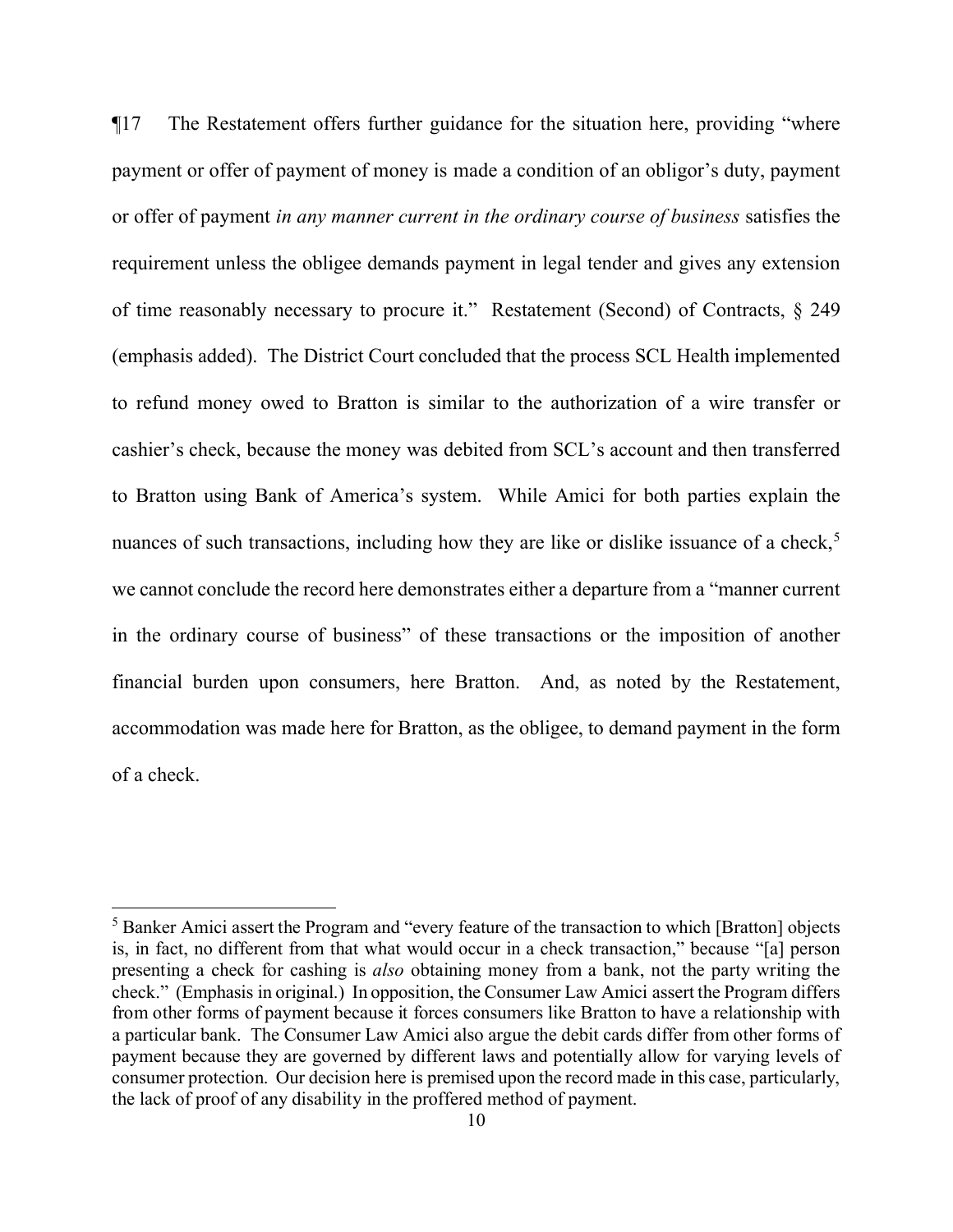¶18 The cases cited by Bratton in support of her argument are distinguishable. In *Skinner v. Scholes*, 229 N.W. 114 (N.D. 1930), the plaintiff purchased land from the Scholes Land Company (the Company) on an installment contract that provided the Company would transfer the land in fee simple, "clear of all encumbrances whatever, by good sufficient warranty deed[.]" *Skinner*, 229 N.W. at 115. Prior to completion of performance, the Company deeded the property to a third party, assigned the contract to that third party, and dissolved. When preparing to make his final contract payment, plaintiff learned of the deed transfer and contract assignment, and sought to rescind the contract and recover his payments and costs. *Skinner*, 229 N.W. at 115. The North Dakota Supreme Court held that the plaintiff could properly rescind the contract because "[t]he plaintiff was entitled to insist upon the terms of the contract and to a deed in conformity therewith." *Skinner*, 229 N.W. at 116. It based this conclusion on the contract's terms, which it determined included a condition to convey a covenant against encumbrances, which the third party could not provide to the same extent, because any covenant against encumbrances it made would not "run with the land" under the laws of North Dakota. Further, the contract between the buyer and the Land Company "did not enable either party to transfer the burden of personal covenants by mere assignment without the consent and agreement of their assignees." *Skinner*, 229 N.W. at 116-17. Finally, the North Dakota Supreme Court concluded that, from the contract's language, the parties had not "intended to contract in advance to consent to the transfer of the obligations of the contract" to come within the provisions of  $\S$  5782, Comp. Laws 193, allowing for "the burden of an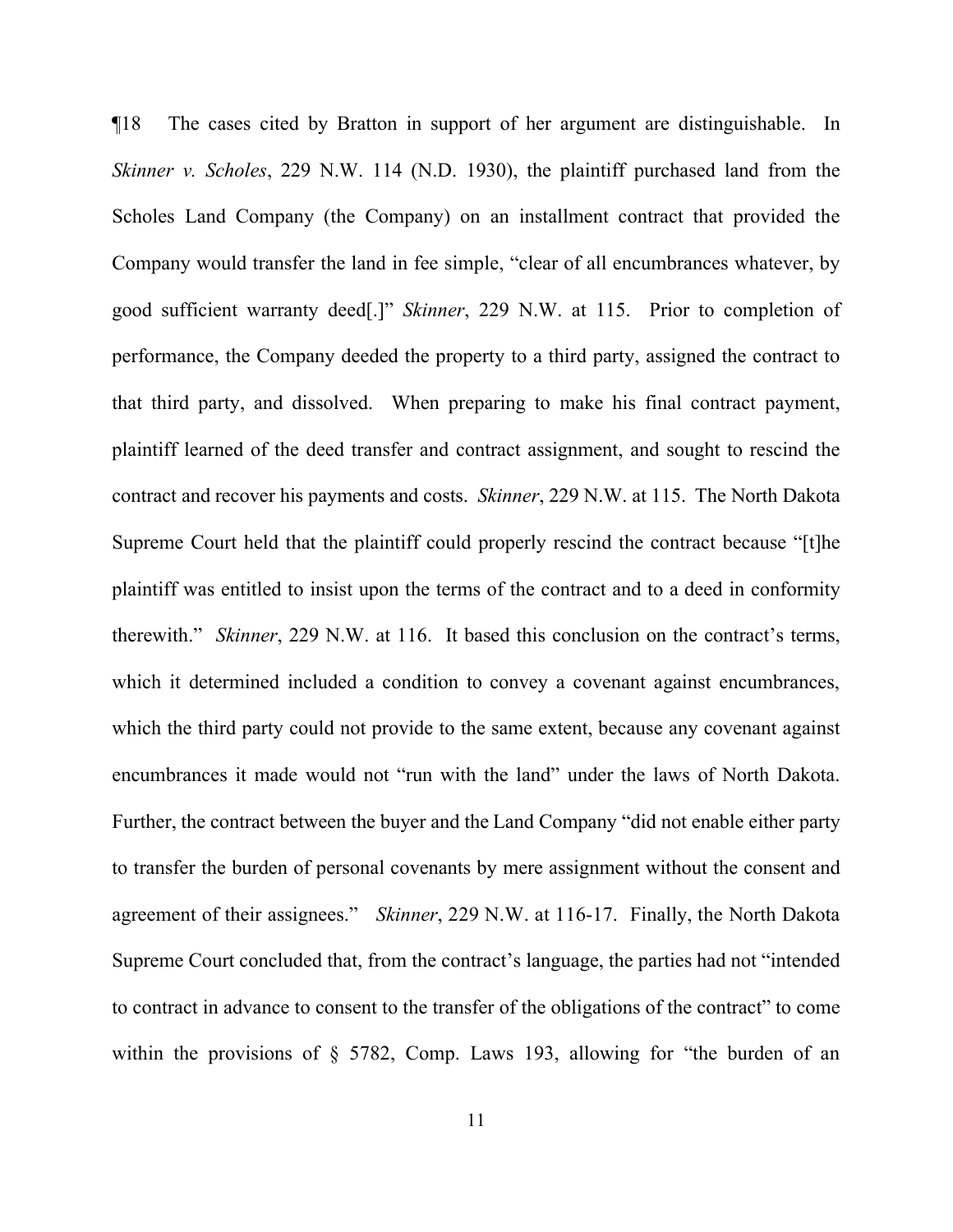obligation" to be "transferred with the consent of the party entitled to its benefit." *Skinner*, 229 N.W. at 116.

¶19 The holding in *Skinner* was premised on the determination that the plaintiff could not receive the property interest as contracted, because it could not be transferred with the proper covenants. Here, first, the parties did not contract regarding the method of any refund, but, more significantly, Bratton takes issue only with the form or mechanism of the refund. Bratton does not allege she did not receive the value of money owed to her, or demonstrate that she suffered any cost or disability because of the manner in which it was delivered. Bratton acknowledged in her deposition that if the refund had been issued to her in the form of a check, rather than a prepaid debit card, she would have been satisfied. This is distinguishable from *Skinner*, where the plaintiff suffered a concrete injury.

¶20 In *AICCO, Inc. v. Ins. Co. of N. Am.*, 90 Cal. App. 4th 579, 588 (Cal. Ct. App. 2001), an insurer transferred its obligations under several insurance policies to another insurer. The original insurer then contended that as a result of this transfer, it was "free of any obligation to its California policyholders under the . . . policies it had written. . . . if [the new insurer] is unable to satisfy all those obligations, the owners of the transferred policies will have no recourse against [the original insurer][.]" As explained above, SCL maintained just the opposite, and Bratton's attempt to equate SCL's inability to reverse a transfer from its bank account to a debit card after fourteen days, to the disclaimer of liability by the insurer in *AICCO, Inc*., is not persuasive. Unlike the insurer in *AICCO, Inc.*, SCL did not contend that, after fourteen days, it no longer owed Bratton the money.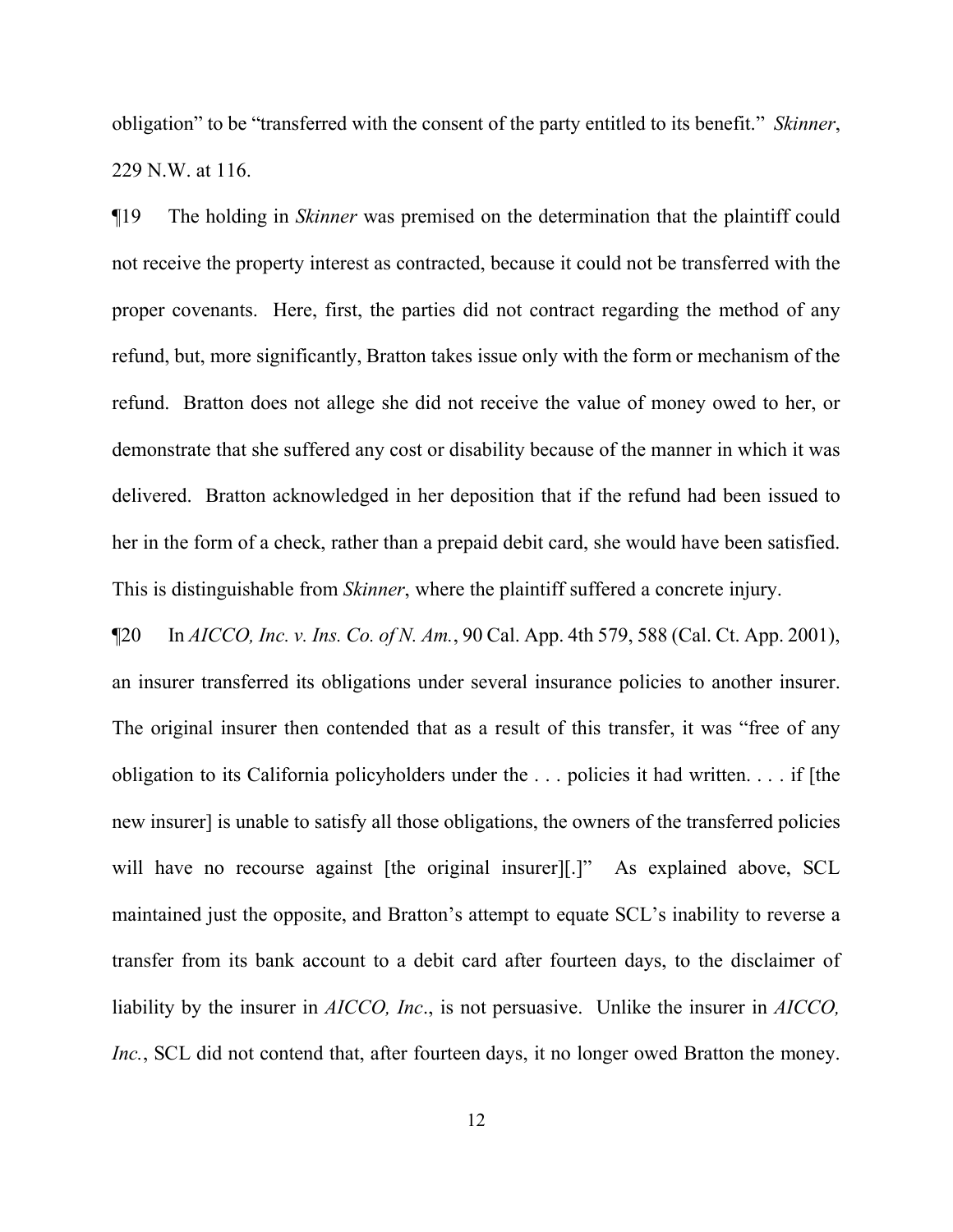Rather, after fourteen days, SCL's funds remained in an account, which would not revert to SCL. Thus, in addition to involving the obligations of an insurer, *AICCO, Inc.*, concerned a disclaimed liability not at issue here.

¶21 We conclude the District Court did not err in holding SCL Health is entitled to summary judgment regarding Bratton's request for a declaration that SCL violated § 28-1-1002, MCA, by refunding the money it owed to her through the Patient Refund Card.

¶22 *2. Did the District Court err by granting SCL Health's motion for summary judgment on Bratton's request for a constructive trust based on unjust enrichment?*

¶23 Bratton argues she is entitled to relief on her claim of unjust enrichment because SCL Health indisputably saved money by implementing the Program, which SCL unjustly retained the benefit of in light of its violation of § 28-1-1002, MCA.<sup>[6](#page-12-0)</sup> SCL Health contends the District Court correctly entered summary judgment in its favor because Bratton "cannot prove that SCL Health unjustly retained the benefit she conferred," as SCL returned the value of her refund to her.

¶24 A constructive trust is a remedy for unjust enrichment and arises under statute "when a person holding title to property is subject to an equitable duty to convey it to another on the ground that the person holding title would be unjustly enriched if he were permitted to retain it." Section 72-38-123, MCA; *Volk v. Goeser*, 2016 MT 61, ¶ 45, 382

<span id="page-12-0"></span><sup>&</sup>lt;sup>6</sup> Bratton pled constructive trust as a separate cause of action. To clarify, our case law provides that a constructive trust is a "*remedy* to rectify the unjust enrichment of a party." *N. Cheyenne Tribe v. Roman Catholic Church*, 2013 MT 24, ¶ 39, 368 Mont. 330, 296 P.3d 450 (emphasis added). Thus, Bratton must first prove unjust enrichment in order for a court to consider and invoke the remedy of a constructive trust.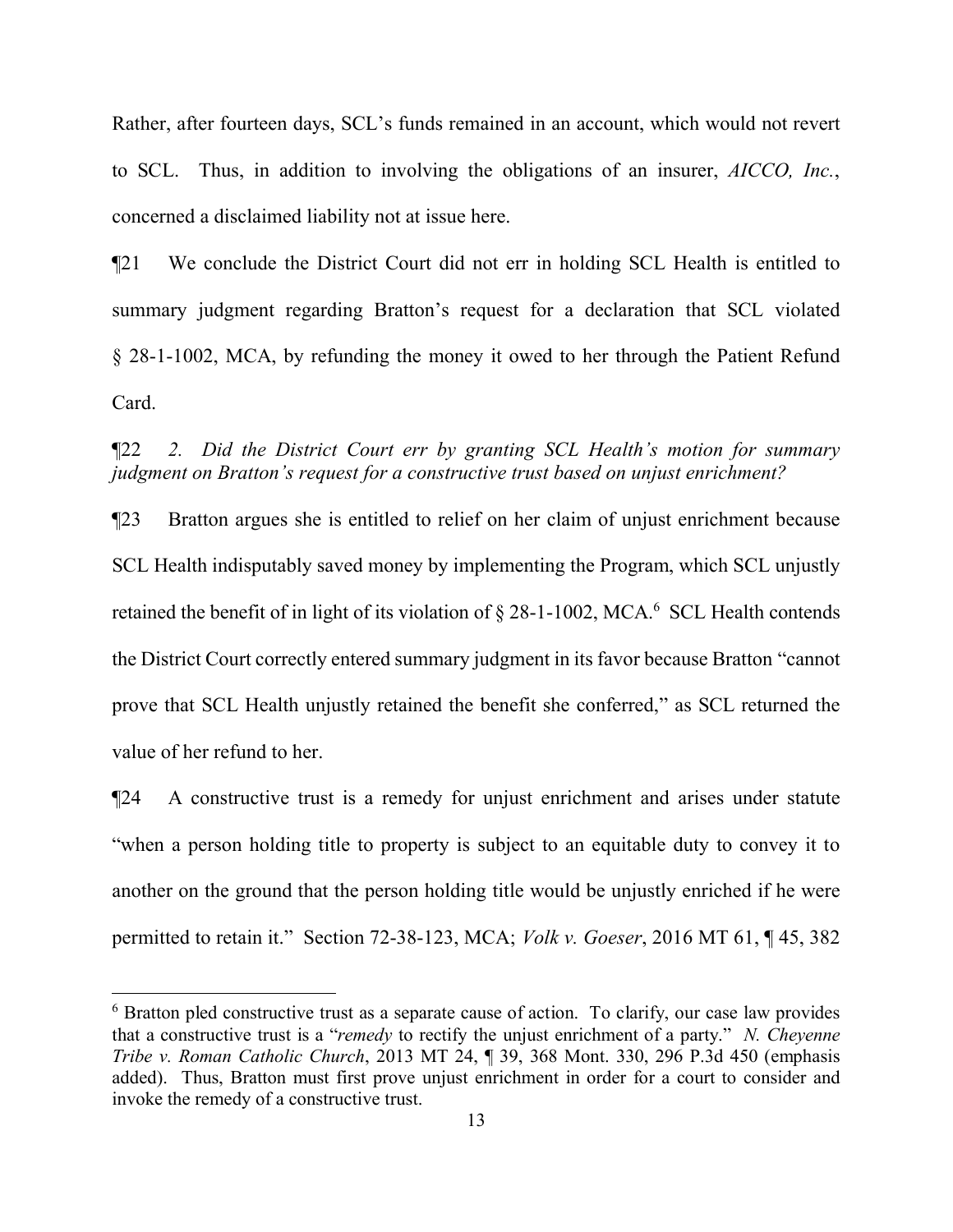Mont. 382, 367 P.3d 378. Additionally, this Court "has broad discretion afforded by the principles of equity to impose a constructive trust despite lack of any wrongdoing by the person holding the property." *Volk*, ¶ 45 (citing *N. Cheyenne Tribe v. Roman Catholic Church*, 2013 MT 24, ¶ 29, 368 Mont. 330, 296 P.3d 450). To succeed on a claim for unjust enrichment, in the context of a constructive trust, the plaintiff must prove three elements: "(1) a benefit conferred upon a defendant by another; (2) an appreciation or knowledge of the benefit by the defendant; and (3) the acceptance or retention of the benefit by the defendant under such circumstances that would make it inequitable for the defendant to retain the benefit without payment of its value." *Volk*, ¶ 45 (quoting *N. Cheyenne Tribe*, ¶ 39).

¶25 To the extent Bratton's unjust enrichment argument is premised upon her allegation that SCL violated § 28-1-1002, MCA, that contention was resolved above in favor of SCL. Beyond that, Bratton correctly states that she conferred a benefit upon SCL Health when she paid for medical services, and subsequently, her secondary insurance also paid SCL for those services. SCL Health does not dispute it had knowledge of its receipt of that benefit. However, it is undisputed on the record that SCL Health did not retain that benefit, because it arranged for and funded the return of the benefit to Bratton. Bratton does not dispute this fact, and while she contends the benefit was returned to her in a manner she did not prefer, she has not provided proof that the subject debit cards were not a valid form of payment. Neither would SCL or Bank of America ultimately retain the benefit of Bratton's money because, even if Bratton chose not to activate the card or request a check,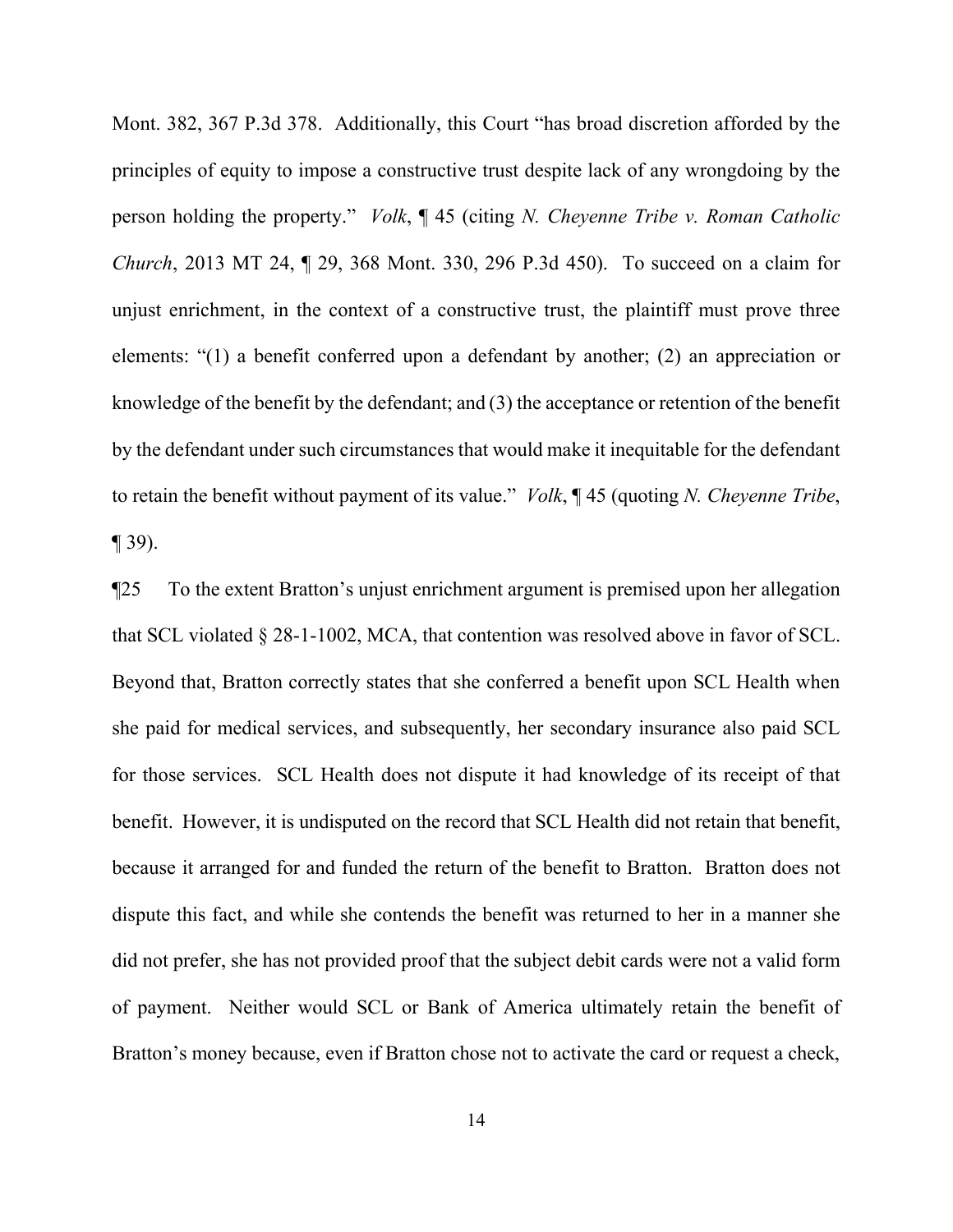under the Program her money would escheat to the state in accordance with Montana's laws on unclaimed property. Therefore, Bratton has not proven the third element of her unjust enrichment claim, and by extension, the necessity of her request for relief by constructive trust.

¶26 Finally, we are likewise unpersuaded by Bratton's argument that the benefit conferred in this case is the money SCL Health saved by issuing her a prepaid debit card rather than a check. In any event, Bratton eventually requested issuance of her refunds by checks, which were issued to her, and therefore any savings SCL could have obtained under the Program did not occur in her case, eliminating any "benefit conferred."

¶27 We conclude the District Court did not err by holding SCL was entitled to summary judgment on Bratton's unjust enrichment claims, and therefore, was not entitled to the remedy of constructive trust.

¶28 *3. Did the District Court err by granting SCL Health's motion for summary judgment on Bratton's Montana Consumer Protection Act claim?* 

¶29 Bratton argues there are issues of material fact regarding whether SCL's Program violated the MCPA, and argues she suffered an ascertainable loss because "it is undisputed she cannot obtain her money from SCL Health . . . and SCL Health has disclaimed all liability for paying it." SCL Health argues the District Court did not err in granting summary judgment in its favor because it found upon the record Bratton did not suffer an ascertainable loss, which is required to bring a claim under the MCPA.

¶30 Section 30-14-103, MCA, provides that "[u]nfair methods of competition and unfair or deceptive acts or practices in the conduct of any trade or commerce are unlawful." To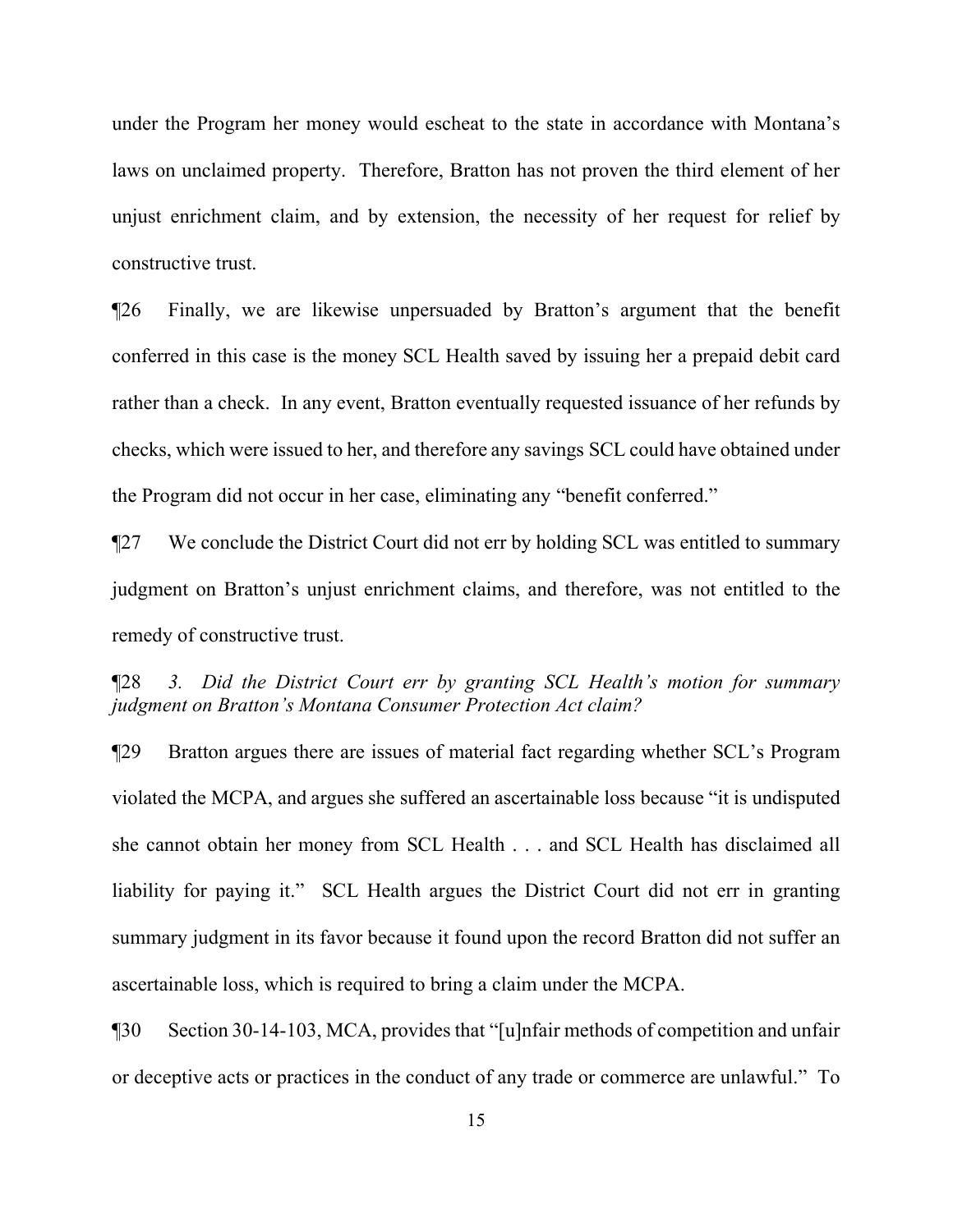bring a claim under the MCPA, the plaintiff must allege they suffered "any ascertainable loss of money or property, real or personal[.]" Section 30-14-133(1), MCA; *see also Ternes v. State Farm Fire & Cas. Co.*, 2011 MT 156, ¶ 36, 361 Mont. 129, 257 P.3d 352 ("only those individuals who suffer ascertainable damages may bring an individual complaint under the MCPA."); *Morrow v. Bank of Am., N.A.*, 2014 MT 117, ¶ 67, 375 Mont. 38, 324 P.3d 1167 ("[a] consumer may sue under the act if he or she has suffered 'any ascertainable loss of money or property' as the result of an unfair practice."). In applying the terms in the MCPA, the statute is to be "liberally construed." *Baird v. Northwest Bank*, 255 Mont. 317, 327, 843 P.2d 327, 333 (1992). Consistent therewith, we have held an "ascertainable loss of money and property" does not require a showing of "actual damages[.]" *Puryer v. HSBC Bank USA, N.A.*, 2018 MT 124, ¶ 36, 391 Mont. 361, 419 P.3d 105.

¶31 Bratton's claim that SCL Health "disclaimed all liability" for her refunds was resolved under our analysis above. On this record, Bratton did not establish that SCL had transferred its obligation or otherwise disclaimed liability for her refunds. Similarly, while Bratton is not required to show actual damages to support a MCPA claim, she has not established an ascertainable loss. It is undisputed on this record that Bratton received the refunds owed her by SCL, initially by way of the Bank of America prepaid debit cards, and ultimately by issuance of two checks. Bratton admitted she did not read the accompanying letter or terms of service that were issued with the cards, and thus, no deception or ascertainable injury was established by these means. Prior to the litigation, Bratton neither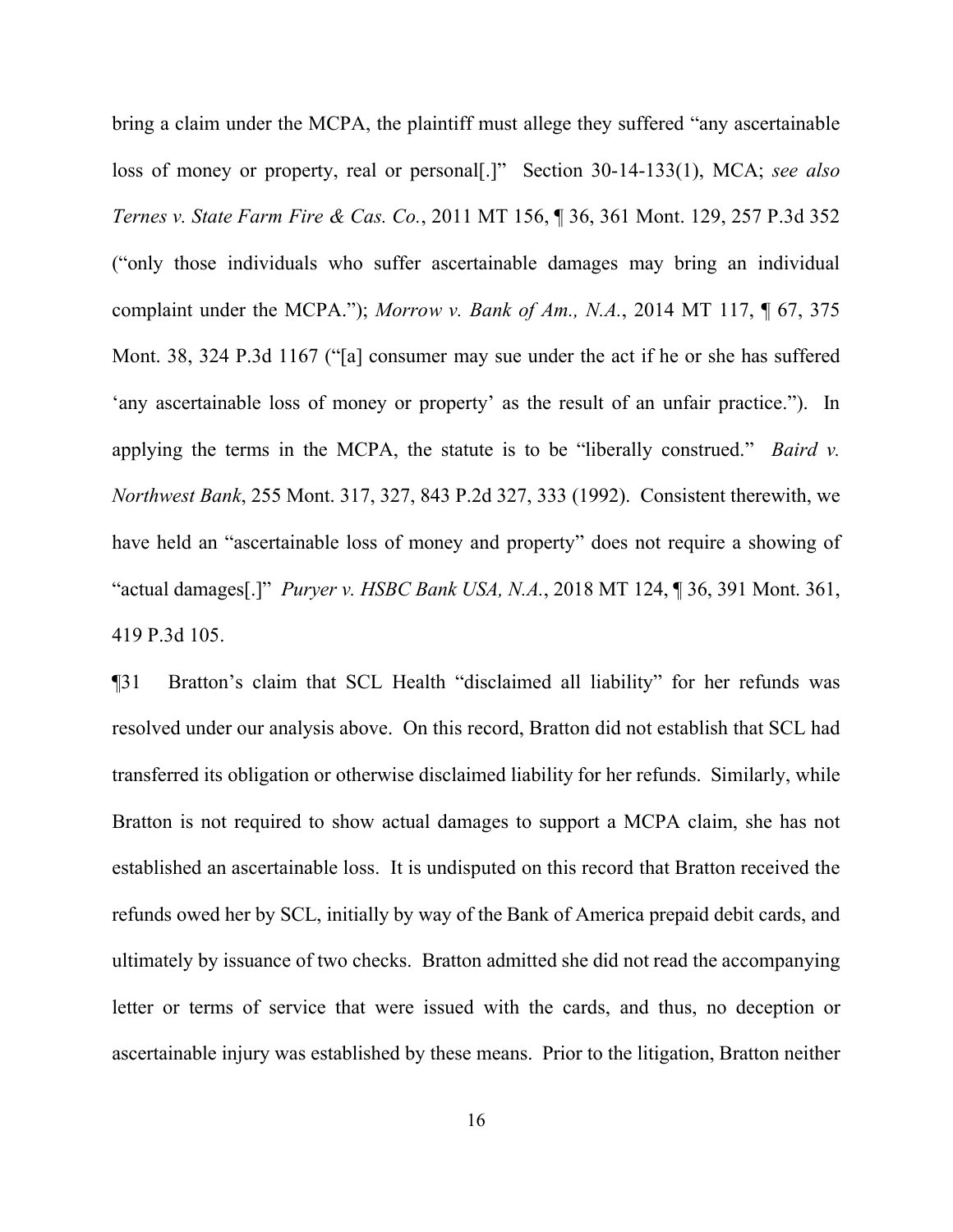attempted nor was frustrated in a request for issuance of a check in place of her cards, never attempted to use the cards issued to her, and did not attempt to cash or deposit them. Thus, Bratton has not demonstrated any injury in the refund process employed by SCL. Consequently, even though we interpret the MCPA liberally, we cannot conclude on this record that Bratton suffered any ascertainable injury, as is requisite for a claim under the Act.

¶32 We conclude the District Court did not err in concluding SCL Health is entitled to summary judgment on Bratton's MCPA claims. Because we find Bratton was not entitled to bring suit under § 30-14-133(1), MCA, we need not further address Bratton's claims that SCL Health's actions here were deceptive or unfair.

¶33 *4. Did the District Court err by granting SCL Health's motion for summary judgment on Bratton's "money had and received" claim?*

¶34 Bratton contends the District Court erred in granting summary judgment to SCL on her money had and received claim because "it is undisputed that SCL . . . was obligated to return Bratton's overpayment" but "rather than returning the overpayment directly to Bratton, SCL paid it to Bank of America, ceded all control over the funds, and disclaimed any further liability." SCL maintains Bratton's claim for money had and received fails because Bratton received the funds owed to her by SCL Health through the prepaid debit cards. Similarly, the District Court held that "SCL Health paid Bratton the money it owed her[,]" and therefore, Bratton's claim failed.

¶35 Generally, a claim of money had and received is based on the premise that the defendant received money to be paid to the plaintiff, but the defendant did not in fact pay